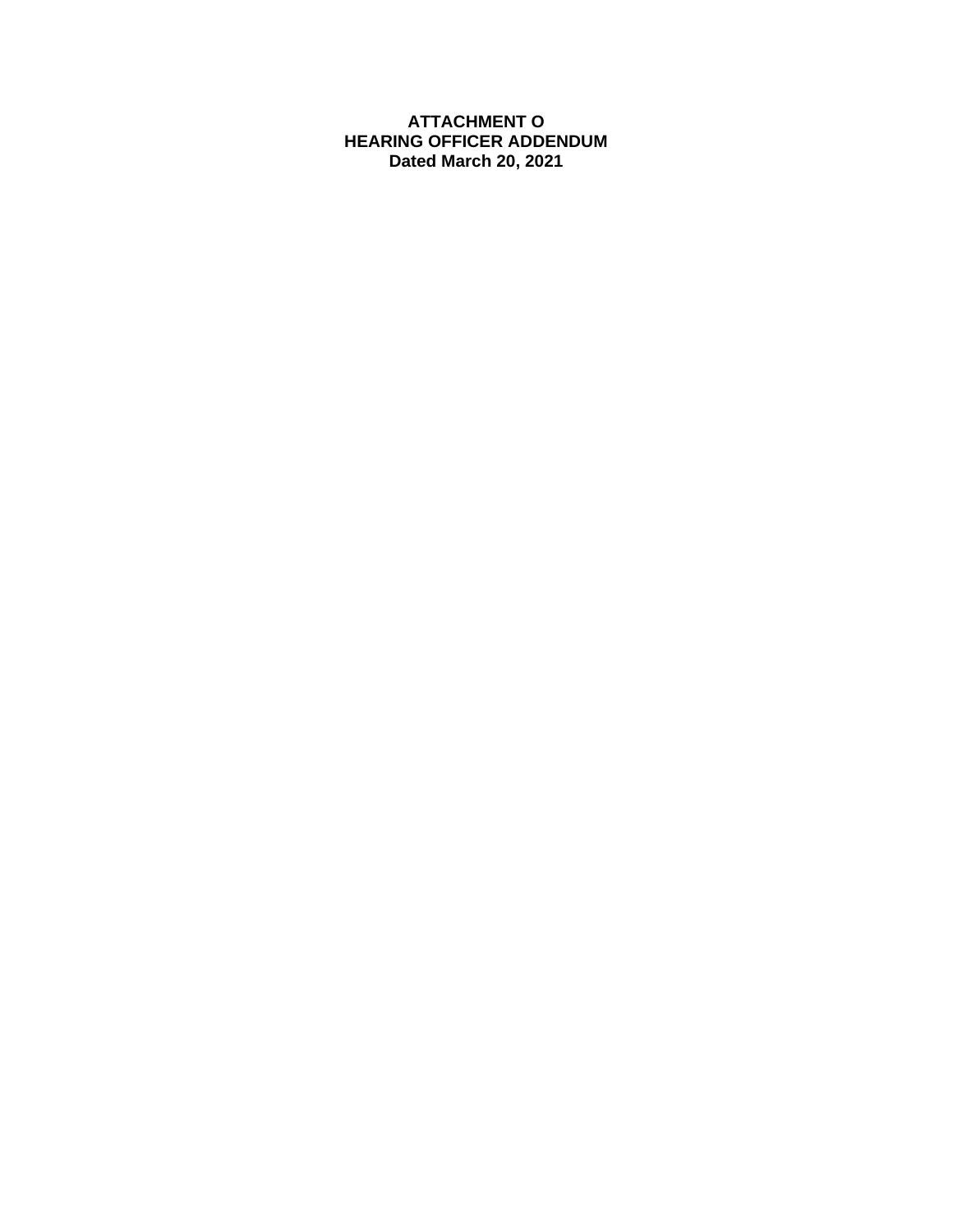## **ZHO Addendum for Hillside Development Permit #6838 1820 Linda Vista Avenue**

### March 20, 2021

On January 11, 2021, I issued a written determination approving Hillside Development Permit #6838 (1820 Linda Vista Boulevard).

I have reviewed the appeal, filed on January 19, 2021, by the Jin Ser Park, the owner of the property located 1812 Linda Vista Avenue, immediately EASTWESTSOUTH of the subject property.

The appeal (Pages 1-2) raises five primary issues, and my response, are:

### **1. Out of Scale Development:**

#### Response:

The appellant's home is immediately adjacent to, and directly southerly of, the subject property. The existing home owned by the appellant (1912 Linda Vista Boulevard) is 5,055 square feet. The proposed home, after expansion, on the subject property at 1820 Linda Vista Avenue, will be 4,660 square feet. There is no merit to the argument that a smaller home being proposed on an immediately adjacent lot is "out of scale."

## **2. Failure to Consider View Rights**

#### Response:

The staff report provided a comprehensive analysis of the potential viewshed impacts, including: compliance with encroachment plane provision in the code (Page 5, first paragraph); compliance with the View Protection provision of the Hillside District Ordinance (Page 6, third full paragraph); compliance with the Ridgeline Protection provision of the Hillside District Ordinance (Page 6, third full paragraph); a discussion of the scale and massing of the additions to the existing home; (Page 7, second full paragraph); a thorough discussion of viewshed impacts upon neighboring properties, including the appellant's property (Page 8, first two full paragraphs).

## **3. Unusual Circumstances:**

#### Response:

Two of the "unusual circumstances" cited by the applicant—one, the steepness of the lot; and two, that the subject property is adjacent to Open Space in a large liquefaction zone, which includes a historic watershed—apply to many of the properties on the East side of Linda Vista Avenue, including both the subject property (1820 Linda Vista Avenue) and the appellant's property (1812 Linda Vista Avenue).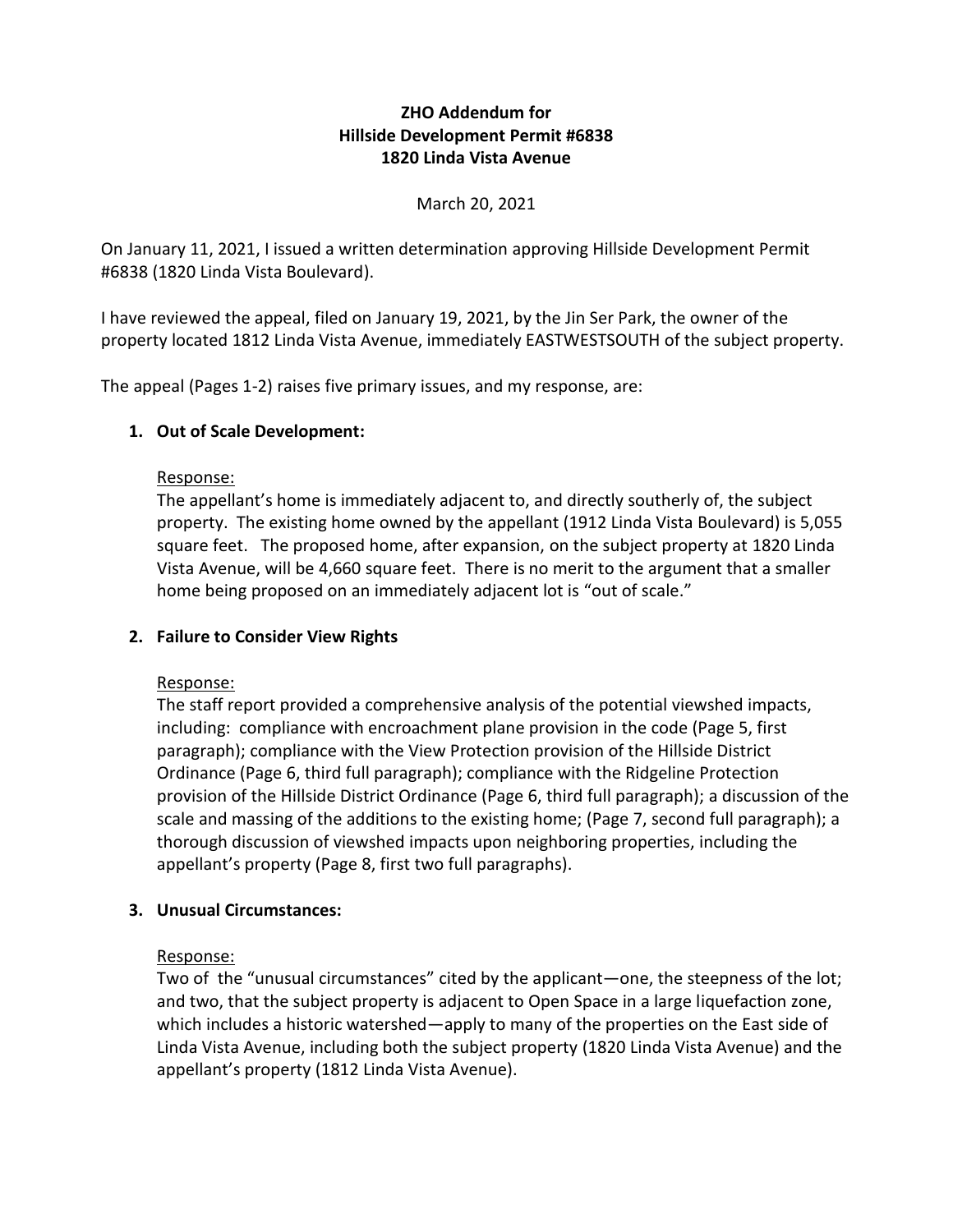The appeal identifies a liquefaction zone to the north of the subject property as an "unusual circumstance." This liquefaction zone is adjacent to the subject property, as well as several other properties to the north of the subject property, as shown in the photograph provided (Page 9 of the appeal). The appeal provides no evidence to document how the existence of the liquefaction zone is, in any way, unique or unusual.

The appeal suggests that the house currently on the property has existed since 1948 in its present form is an "unusual circumstance," but provides no documentation to support the claim.

The appellant identifies eight (8) "unusual circumstances" (subsections "a" through "h" on Pages 6-7 of the Appeal) which exist, to varying degrees, for many of the existing properties/homes on the east side of Linda Vista Avenue. None of the unusual circumstances is unusual, unique, or specific to the subject property at 1820 Linda Vista Avenue. Most, if not all of these "unusual circumstances" apply, as well, to the appellant's existing home at 1812 Linda Vista Avenue.

# **4. Cumulative Impacts:**

### Response:

The appeal claims that "developing properties on the east side of Linda Vista Avenue" will create "soil displacement" and "put stress on the hillside and the surrounding liquefaction zones'' as a cumulative impact. While the merits of the claim are questionable, it is indisputable that several homes have been safely built, and safely expanded, on the east side of Linda Vista Avenue, going back several decades. Further, the City enforces several municipal codes that ensure the safety of new development; as verified through the City's grading permit, demolition permit, and building permit plan-check review process; and through a series of on-site inspections by city staff during site grading, demolition, and construction.

## **5. Threat to Historic/Natural Resource:**

## Response:

The decision letter for Hillside Development Permit #6838 includes forty-five (45) conditions of approval. There are several conditions which address the safety concerns raised by the appellant, including, but not limited to:

- Condition 4 (Page 15) requires compliance with the "applicable code requirements of all City Departments and the Pasadena Municipal Code."
- Condition 9 (Page 15) prevents the issuance of grading permit and/or a demolition permit "until the building permit for the project is ready to be issued."